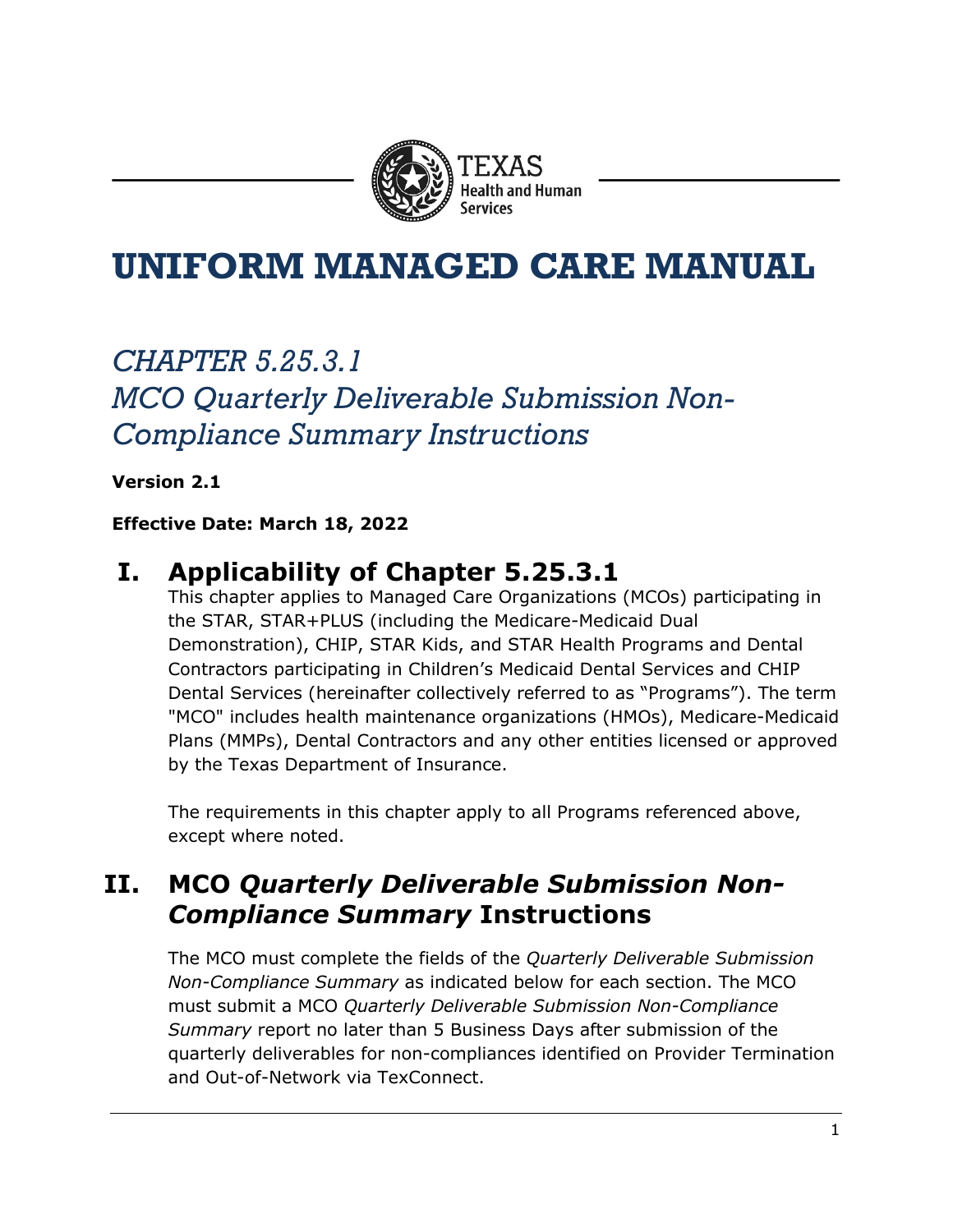### **A. General Information Section**

The MCO must complete the fields of the *General Information* section as follows:

- 1. **MCO Name:** Enter the MCO name.
- 2. **Date:** Enter the date when the summary was completed by the MCO.
- 3. **State Fiscal Year (SFY) and Quarter:** Enter the corresponding state fiscal year and quarter.

#### **B. Deliverables Section**

The MCO must complete the fields of the Deliverables section on all Deliverables for which MCO performance does not meet contractual standards as follows:

- 1. **Deliverable Type:** Check the box next to all Deliverables for which the performance standard was not met.
- 2. **Performance Standard:** Select the performance standard(s) not met for the Deliverable selected.
- 3. **Program:** Check the box for each program for which the MCO did not meet performance standards.
- 4. **Service Area(s) (if applicable):** Enter the Service Area(s) for which the MCO did not meet performance standards. Specify the Service Area by name, not by plan code (i.e. "Bexar", **not** "43").
- 5. **Cause of Non-compliance/Corrective Action Taken:** Enter the MCO's actual performance results, the cause of the non-compliance, and the corrective action(s) the MCO will put in place to correct the non-compliance. For the cause of the non-compliance, the MCO should consider trends related to previous deliverable results if applicable.
	- a. Include if any Provider terminations lead to Network Adequacy or Access to Care issues.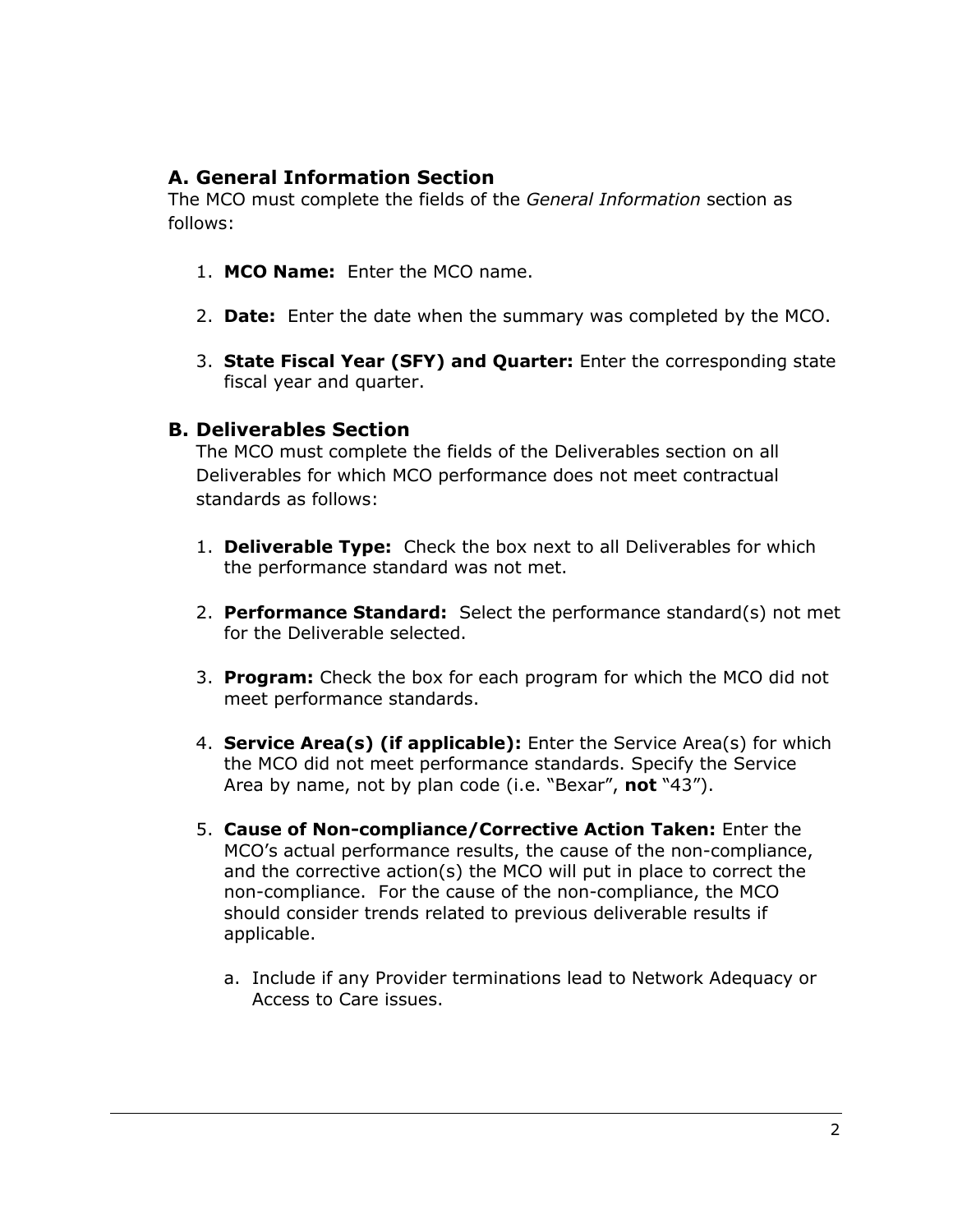- 6. **Special Exception Request Template on File & Current:** Select "Yes" if MCO has an approved Special Exception Request and is current. Select "No" if not.
- 7. **MCCO Comments:** Do not complete this section. This section is for internal state use only.